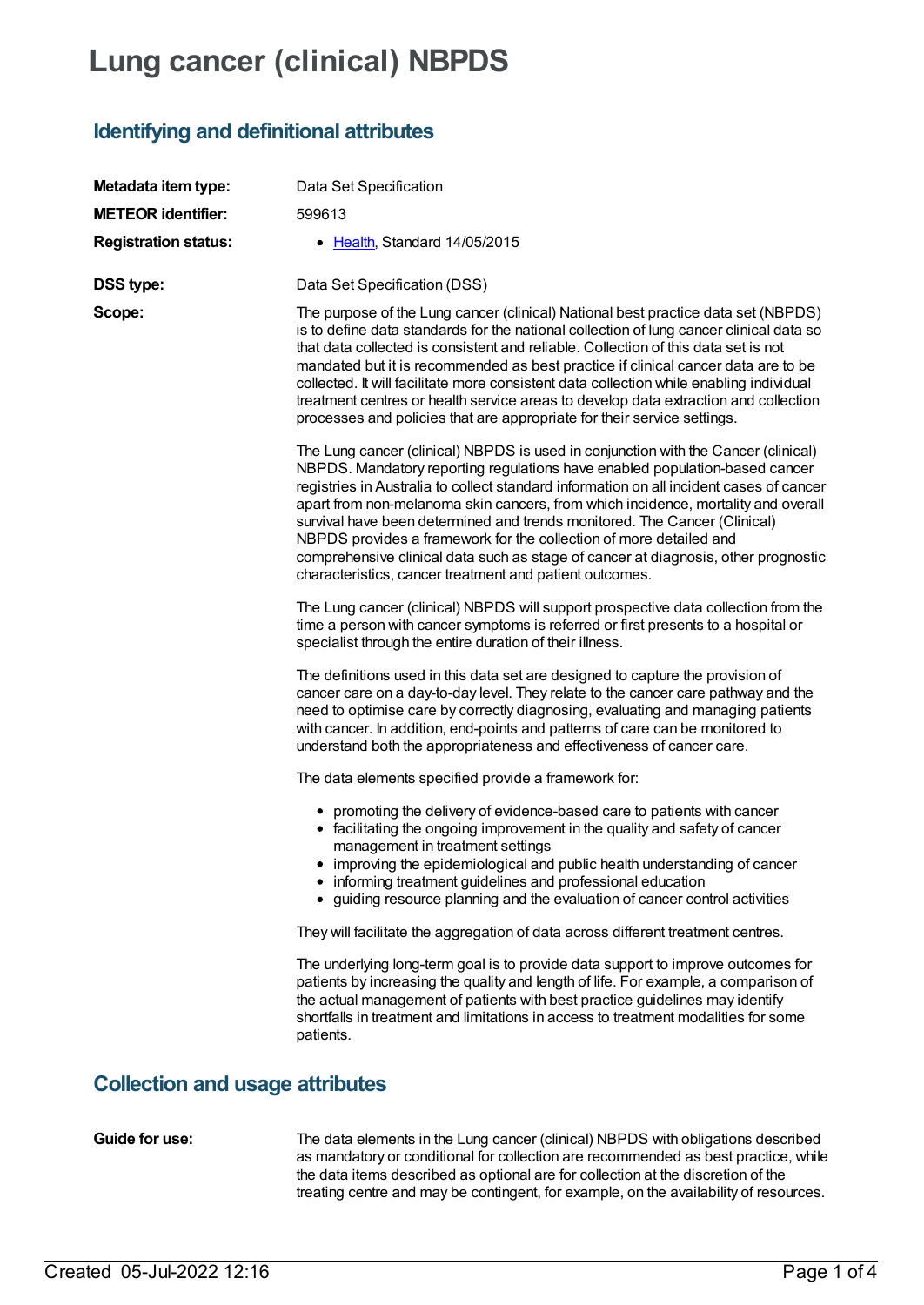| <b>Collection methods:</b>             | This data set is primarily directed at the clinical and clinical epidemiological use of<br>cancer data. Treatment centres such as hospitals, radiotherapy centres and cancer<br>specialist practices are the settings in which implementation of the Lung cancer<br>(clinical) NBPDS should be considered. The data set can also be used by a wider<br>range of health and health-related establishments that create, use, or maintain<br>records on health-care clients. |
|----------------------------------------|---------------------------------------------------------------------------------------------------------------------------------------------------------------------------------------------------------------------------------------------------------------------------------------------------------------------------------------------------------------------------------------------------------------------------------------------------------------------------|
| <b>Comments:</b>                       | Glossary items                                                                                                                                                                                                                                                                                                                                                                                                                                                            |
|                                        | Glossary terms that are relevant to this data set are included here.                                                                                                                                                                                                                                                                                                                                                                                                      |
|                                        | <b>Address</b>                                                                                                                                                                                                                                                                                                                                                                                                                                                            |
|                                        | <b>Adoption</b>                                                                                                                                                                                                                                                                                                                                                                                                                                                           |
|                                        | <b>Asbestos</b>                                                                                                                                                                                                                                                                                                                                                                                                                                                           |
|                                        | <b>Chemotherapy</b>                                                                                                                                                                                                                                                                                                                                                                                                                                                       |
|                                        | <b>Clinical trial</b>                                                                                                                                                                                                                                                                                                                                                                                                                                                     |
|                                        | <b>Family</b>                                                                                                                                                                                                                                                                                                                                                                                                                                                             |
|                                        | <b>Hormone therapy</b>                                                                                                                                                                                                                                                                                                                                                                                                                                                    |
|                                        | <b>Immunohistochemistry</b>                                                                                                                                                                                                                                                                                                                                                                                                                                               |
|                                        | <b>Immunotherapy</b>                                                                                                                                                                                                                                                                                                                                                                                                                                                      |
|                                        | <b>Medical imaging</b>                                                                                                                                                                                                                                                                                                                                                                                                                                                    |
|                                        | <b>Molecular pathology</b>                                                                                                                                                                                                                                                                                                                                                                                                                                                |
|                                        | <b>Palliative care</b>                                                                                                                                                                                                                                                                                                                                                                                                                                                    |
|                                        | <b>Psychosocial services</b>                                                                                                                                                                                                                                                                                                                                                                                                                                              |
|                                        | Radiotherapy                                                                                                                                                                                                                                                                                                                                                                                                                                                              |
|                                        | <b>Record linkage</b>                                                                                                                                                                                                                                                                                                                                                                                                                                                     |
|                                        | <b>Second-line treatment</b>                                                                                                                                                                                                                                                                                                                                                                                                                                              |
|                                        | <b>Systemic therapy procedure</b>                                                                                                                                                                                                                                                                                                                                                                                                                                         |
| <b>Source and reference attributes</b> |                                                                                                                                                                                                                                                                                                                                                                                                                                                                           |
| <b>Submitting organisation:</b>        | Cancer Australia                                                                                                                                                                                                                                                                                                                                                                                                                                                          |
| <b>Relational attributes</b>           |                                                                                                                                                                                                                                                                                                                                                                                                                                                                           |
| <b>Related metadata</b>                | See also Cancer (clinical) NBPDS                                                                                                                                                                                                                                                                                                                                                                                                                                          |
| references:                            | • Health, Standard 14/05/2015                                                                                                                                                                                                                                                                                                                                                                                                                                             |
|                                        | Supersedes Lung cancer (clinical) DSS                                                                                                                                                                                                                                                                                                                                                                                                                                     |
|                                        | • Health, Superseded 14/05/2015                                                                                                                                                                                                                                                                                                                                                                                                                                           |
|                                        | <b>Metadata items in this Data Set Specification Show more detail</b>                                                                                                                                                                                                                                                                                                                                                                                                     |

| Sea<br>No. | Metadata item                                                                | <b>Obligation Max</b> | <b>OCCUIS</b> |
|------------|------------------------------------------------------------------------------|-----------------------|---------------|
|            | Cancer treatment—distance of closest surgical margin, total millimetres N[N] | Conditional 1         |               |
|            | Created 05-Jul-2022 12:16                                                    |                       | Page 2 of 4   |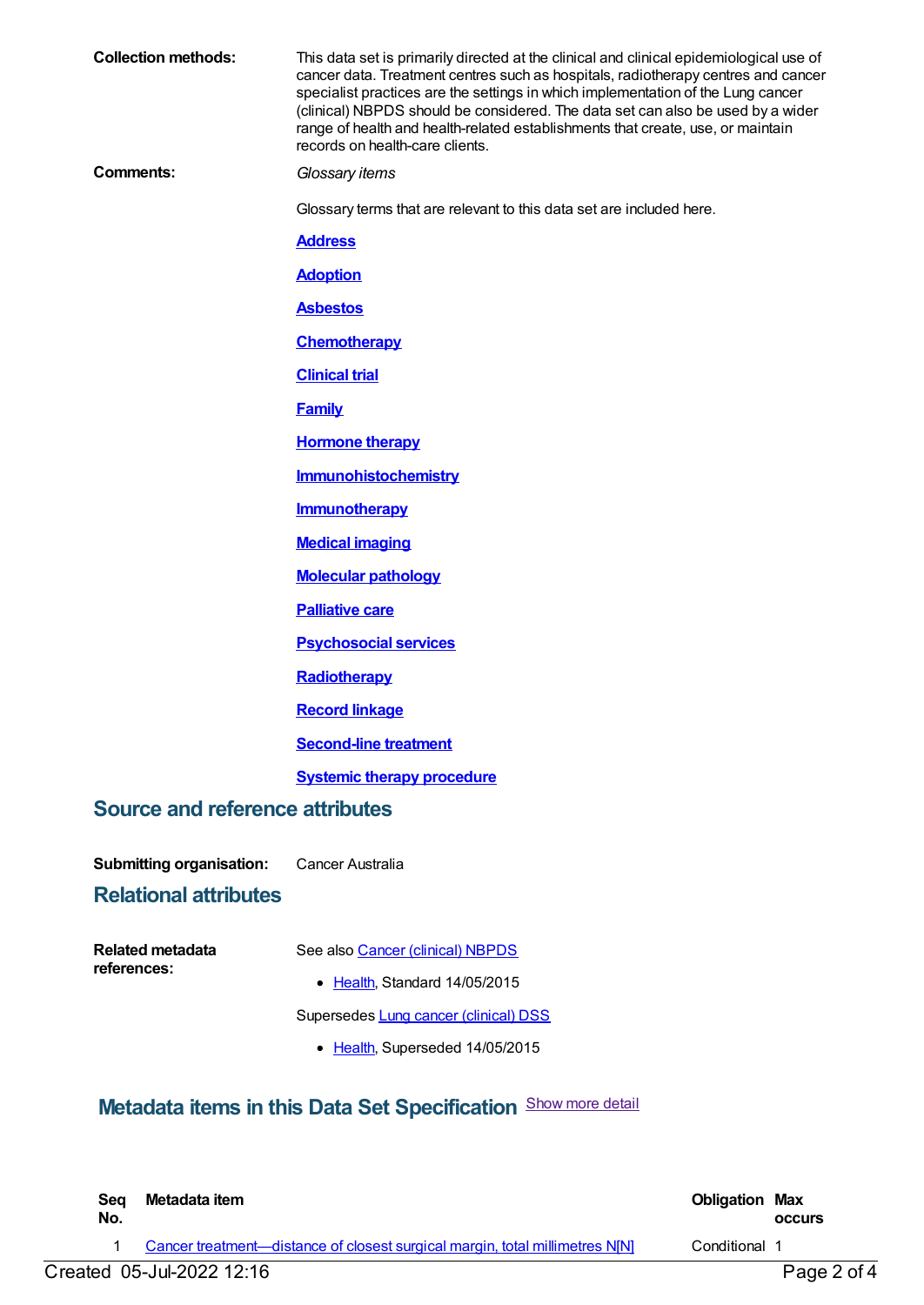| $\overline{\mathbf{c}}$ | Cancer treatment—lung cancer surgical margin qualifier, code N[N]                                                   | Conditional 1  |                |
|-------------------------|---------------------------------------------------------------------------------------------------------------------|----------------|----------------|
| 3                       | Cancer treatment—radiotherapy target site for lung cancer, code N                                                   | Conditional 1  |                |
| 4                       | Cancer treatment-residual (R) tumour indicator, yes/no code N                                                       | Conditional 1  |                |
| 5                       | Cancer treatment-residual (R) tumour type, code AX                                                                  | Conditional 1  |                |
| 6                       | Health service event-first service contact date, DDMMYYYY                                                           | Conditional 1  |                |
| 7                       | Patient-intention of treatment, code N                                                                              | Mandatory 1    |                |
| 8                       | Person (address)-country identifier, code (SACC 2011) NNNN                                                          | Mandatory      | $\overline{1}$ |
| 9                       | Person with cancer-basis of diagnostic investigation, code N                                                        | Mandatory      | 1              |
| 10                      | Person with cancer-clinical trial entry status, code N                                                              | Optional       | 1              |
| 11                      | Person with cancer-clinical trial identifier, text X[X(399)]                                                        | Conditional 99 |                |
| 12                      | Person with cancer-comorbidities, Colinet defined comorbidities code N[N]                                           | Mandatory 7    |                |
| 13                      | Person with cancer-date clinical trial entered, DDMMYYYY                                                            | Optional       | 1              |
| 14                      | Person with cancer-date of referral to palliative care services, DDMMYYYY                                           | Conditional 1  |                |
| 15                      | Person with cancer-date of referral to psychosocial services, DDMMYYYY                                              | Conditional 1  |                |
| 16                      | Person with cancer—distant metastatic site(s) at diagnosis, topography code (ICD-<br><b>O-3) ANN.N</b>              | Conditional 99 |                |
| 17                      | Person with cancer-immunohistochemistry type, text X[X(49)]                                                         | Conditional 99 |                |
| 18                      | Person with cancer-lung cancer immunohistochemistry type, code N[N]                                                 | Conditional 9  |                |
| 19                      | Person with cancer-lung cancer molecular pathology test results, code N[N]                                          | Conditional 14 |                |
| 20                      | Person with cancer-lymphovascular invasion indicator, yes/no code N                                                 | Mandatory 1    |                |
| 21                      | Person with cancer-lymphovascular invasion type, code N                                                             | Conditional 3  |                |
| 22                      | Person with cancer-molecular pathology indicator, yes/no/unknown code N                                             | Mandatory 1    |                |
| 23                      | Person with cancer-molecular pathology test date, DDMMYYYY                                                          | Conditional 99 |                |
| 24                      | Person with cancer—molecular pathology test results, (other) code X[X(19)]                                          | Conditional 99 |                |
| 25                      | Person with cancer-multiple primary tumours descriptor, code N                                                      | Conditional 1  |                |
| 26                      | Person with cancer-multiple primary tumours indicator, yes/no code N                                                | Mandatory 1    |                |
| 27                      | Person with cancer—performance status score at diagnosis, Eastern Cooperative<br><b>Oncology Group code N</b>       | Mandatory 1    |                |
| 28                      | Person with cancer—perineural invasion indicator, yes/no/not applicable/not<br>stated/inadequately described code N | Optional       | 1              |
| 29                      | Person with cancer-psychosocial services type, code N[N]                                                            | Optional       | 1              |
| 30                      | Person with cancer—reason(s) second-line treatment administered, code N                                             | Conditional 4  |                |
| 31                      | Person with cancer-reason(s) treatment not administered, code N                                                     | Optional       | 6              |
| 32                      | Person with cancer-referral to palliative care services indicator, yes/no/unknown<br>code N                         | Optional       | 1              |
| 33                      | Person with cancer—referral to psychosocial services indicator, yes/no/unknown<br>code N                            | Mandatory      | $\mathbf 1$    |
| 34                      | Person with cancer-second-line treatment intention, code N                                                          | Conditional 1  |                |
| 35                      | Person with cancer-second-line treatment type, code N[N]                                                            | Conditional 5  |                |
| 36                      | Person-asbestos exposure indicator, yes/no/unknown code N                                                           | Optional       | 1              |
| 37                      | Person-asbestos exposure setting, code N                                                                            | Conditional 1  |                |
| 38                      | Person-diagnostic imaging type, lung cancer code N[N]                                                               | Optional       | 16             |
| 39                      | Person-Individual Healthcare Identifier, N(16)                                                                      | Mandatory      | $\mathbf 1$    |
| 40                      | Person-lung cancer diagnostic procedure type, code N[N]                                                             | Optional       | 20             |
| 41                      | Person-number of cigarettes smoked (per day), total N[N]                                                            | Conditional 1  |                |
| 42                      | Person-tobacco product smoked, code N                                                                               | Conditional 1  |                |